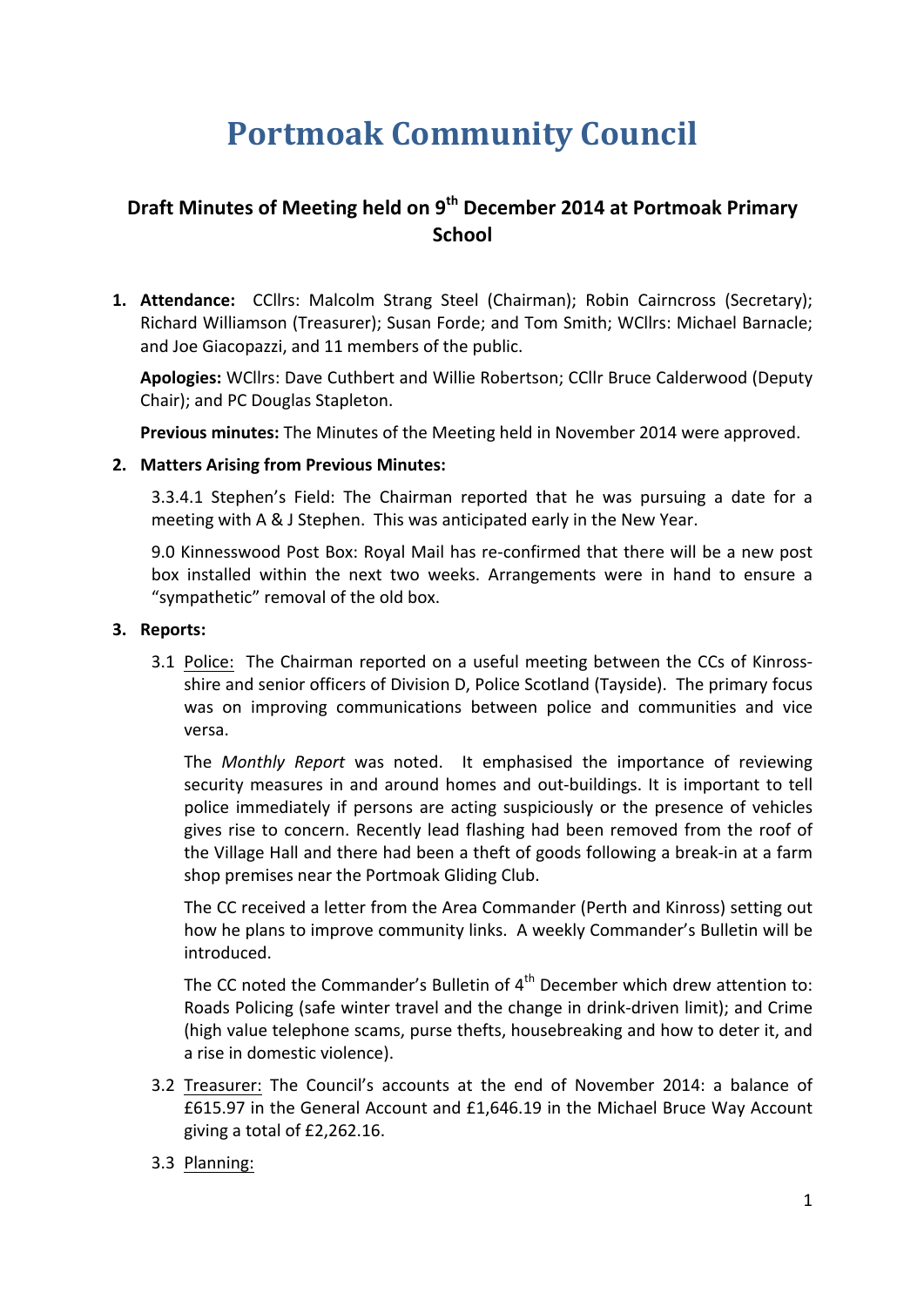- New applications:
- o 14/01979/FLL, Land 40 metres North East of the Napix, the Cobbles, Kinnesswood - Erection of a dwelling house. This is effectively a re-submission of a withdrawn application to which the CC had objected. The CC objected to this application as: the design of the proposed house did not preserve nor enhance the character or the appearance of the conservation area contrary to PKC policy; the removal of trees would change the enclosed rural character of that part of the core path/Michael Bruce Way; and as the integrity of the Michael Bruce Way and safe pedestrian access over the adjacent core path would be compromised contrary to PKC policy.
- $\circ$  14/01890/FLL, Land 30 metres North of Balneathill House, Easter Balgedie, Formation of horse riding area and erection of store (in part retrospect). The CC made no comment.

These were the unanimous decisions of the CC.

• Progress with applications:

14/00707/FLL. The Lomond Inn Kinnesswood, Erection of 5 houses. A new application was anticipated.

- 3.4 Roads: The CC noted the updated version of the CC Road Report and would return to it at its January meeting.
	- West Bowhouse section of the A911 (Scotlandwell to Auchmuir Bridge). In light of the recent report of the enforcement officer that the visibility splay conditioned in the original planning consent was unachievable, the CC, with the help of WCllr Giacopazzi, would now pursue the matter with the P&KC Roads Department.
	- Snow clearance. WCllr Barnacle would liaise with WCllr Robertson on the matter of fit-for-purpose contracts for local farmers/contractors.
- 3.5 Paths: CCIIr Tom Smith reported that:
	- continuing damage from heavy rain to some parts of the upper stretches of the Michael Bruce Way remained a concern. Contractors had made significant progress in repairing damaged sections although the end result of their work would require further appraisal. Voluntary work continued.
	- the Paths Group were reviewing paths across Portmoak to identify priorities for further maintenance or development. Its preliminary findings were being considered by the CC and included: improved drainage at the Peat Loan entrance to the Moss; assessment of what might be necessary to make the Dryside Road core path to Easter Balgedie more readily accessible; and improved path signage across Portmoak.
	- there was an opportunity to develop and consolidate a new path from the B920 giving access to the Heritage Trail at Levenmouth.
	- plans to develop a path from the Moss Access Road to The Green would be taken forward next year.